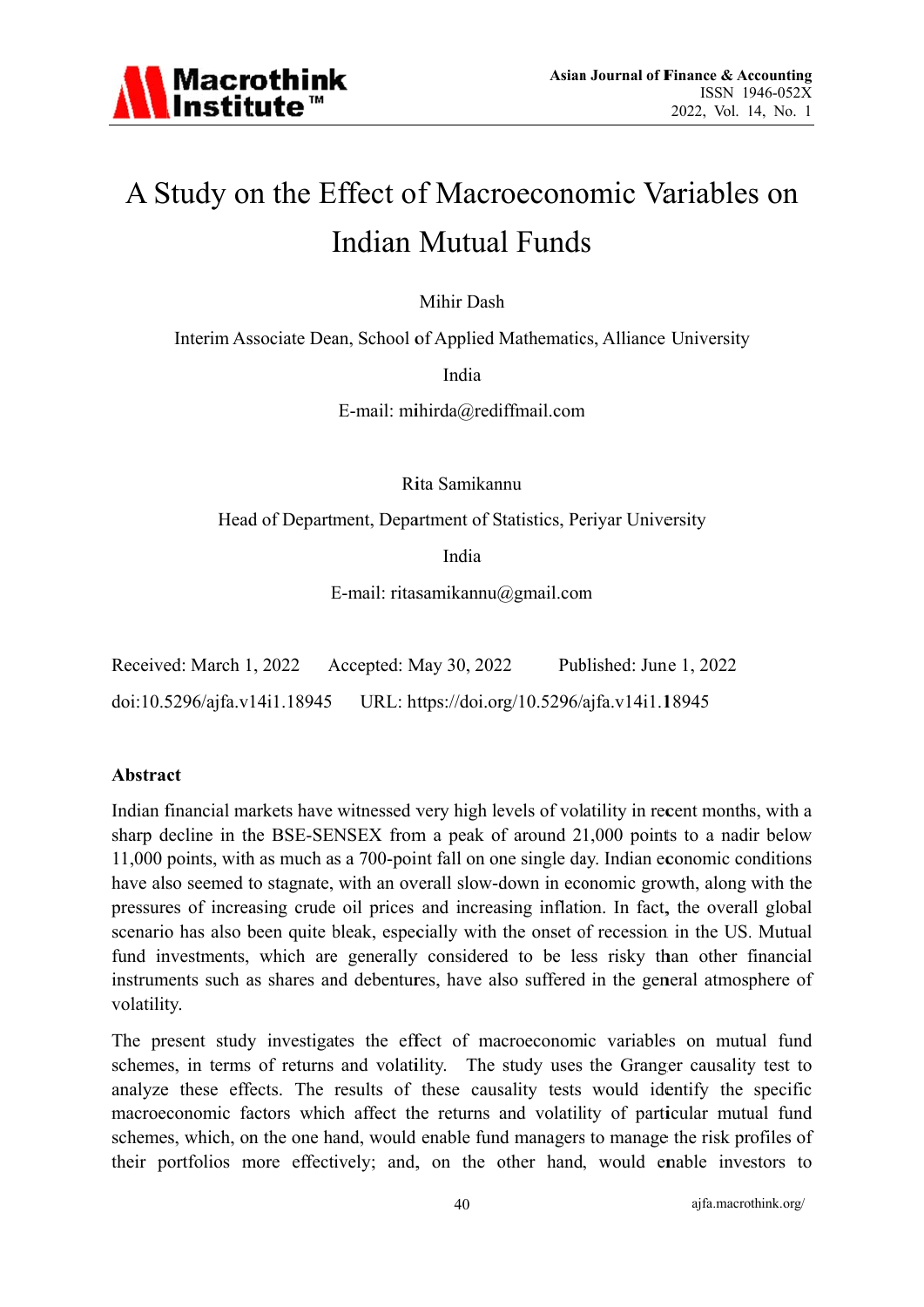

understand the specific risk factors affecting their investments, so that they can take more informed investment decisions pertaining to mutual funds.

The data to be used in the study were the weekly returns and volatilities of different macroeconomic variables, such as market returns (calculated from the BSE-SENSEX), USD/INR and EURO/INR exchange rates, interest rates (Mumbai Inter-Bank Offer rates), inflation rates, and crude oil prices, over the period October '06 - June '08. The weekly returns and volatilities of a sample of major mutual fund schemes over the same period would be considered for the analysis.

Keywords: returns, volatility, macroeconomic variables, mutual fund schemes, Granger causality.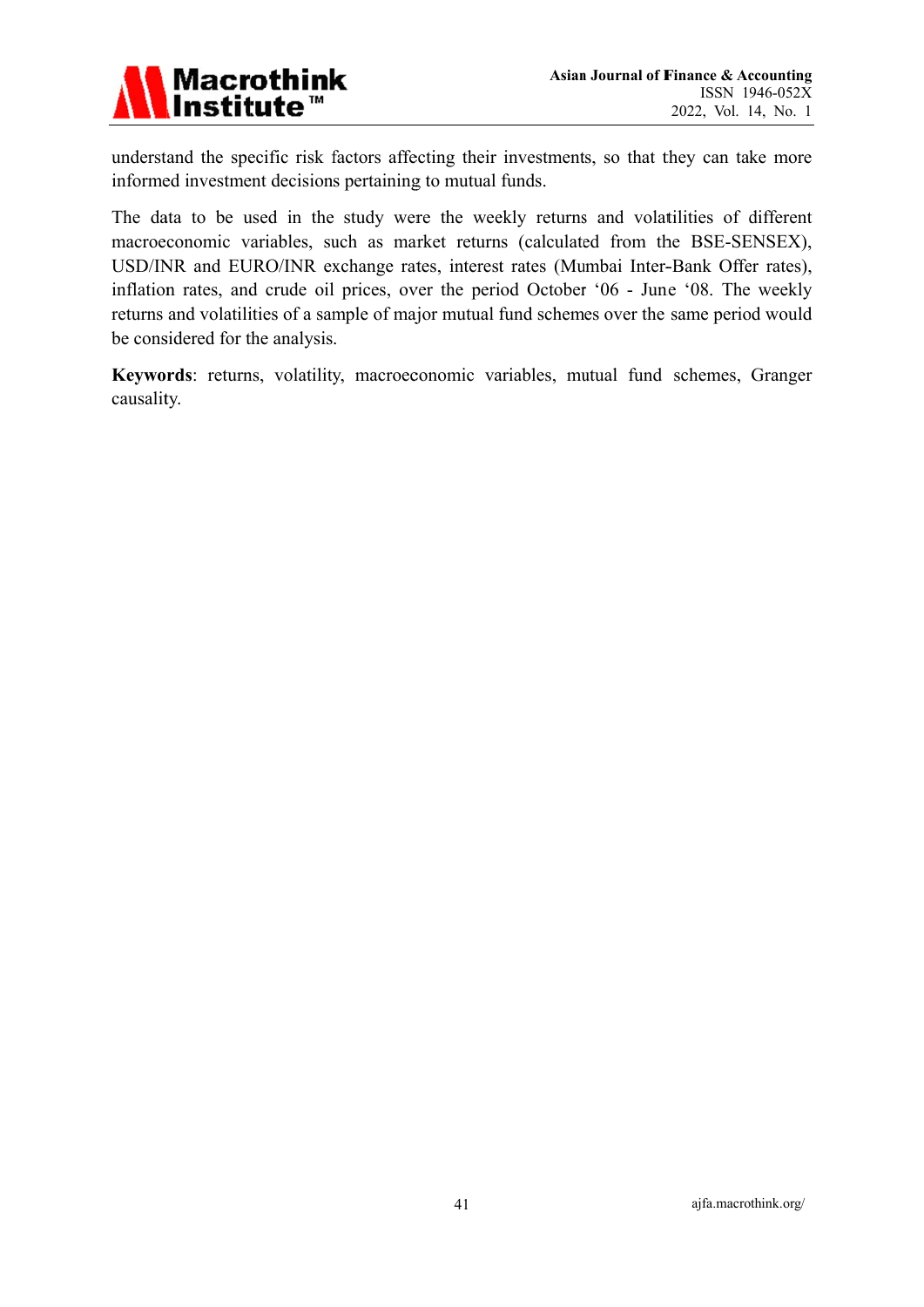

# **Introduction**

The Capital Asset Pricing Model (CAPM; Sharpe, 1964; Treynor, 1961; Lintner, 1965) is used to determine a theoretically appropriate required rate of return (and thus the price if expected cash flows can be estimated) of an asset, given the asset's systematic risk. To do so, the CAPM takes into account the asset's systematic risk, the expected return of the market, and the risk-free rate of return.

The CAPM decomposes an asset's risk into systematic and specific risk. The systematic risk of an asset is that component of the total risk of the asset that is explained by market risk. This is captured through the regression of asset returns  $r_t$  on market returns  $r_{Mt}$ , viz.

$$
(1) r_t = \alpha + \beta r_{Mt} + \varepsilon_t.
$$

Specific risk, or unsystematic risk, is the risk which is unique to an individual asset. It represents the component of an asset's return which is uncorrelated with general market moves. According to CAPM, the marketplace compensates investors for taking systematic risk, but not for taking specific risk. This is because specific risk can be diversified away. When an investor holds a portfolio, each individual asset in that portfolio entails specific risk, but through diversification, the investor's net exposure is just the systematic risk of the portfolio.

According to the CAPM, the expected return of a portfolio equals the risk-free rate plus the portfolio's beta multiplied by the expected excess return of the market portfolio, i.e.

(2) 
$$
E(r) = r_f + [E(r_M) - r_f].\beta(r)
$$
.

The security market line, as equation (2) is also called, is the essential conclusion of CAPM. It states that a portfolio's excess expected return over the risk-free rate depends on its beta and not on its volatility; that is, a portfolio's excess return depends upon its systematic risk and not on its total risk.

The CAPM is an "asset pricing model" because, given a beta and an expected return for an asset, investors will bid its current price up or down, adjusting the expected return so that it satisfies equation (2). Once the expected return is calculated using CAPM, the future cash flows of the asset can be discounted to their present value using this rate to establish the correct price for the asset. In theory, therefore, an asset is correctly priced when its observed price is the same as its value calculated using the CAPM derived discount rate. If the observed price is higher than the valuation, then the asset is overvalued (and undervalued when the observed price is below the CAPM valuation). Alternatively, one can "solve for the discount rate" for the observed price given a particular valuation model and compare that discount rate with the CAPM rate. If the discount rate in the model is lower than the CAPM rate then the asset is overvalued (and undervalued for a too high discount rate). Accordingly, the CAPM predicts the equilibrium price of an asset, assuming that all investors agree on the beta and expected return of any asset. In practice, this assumption is unreasonable, so the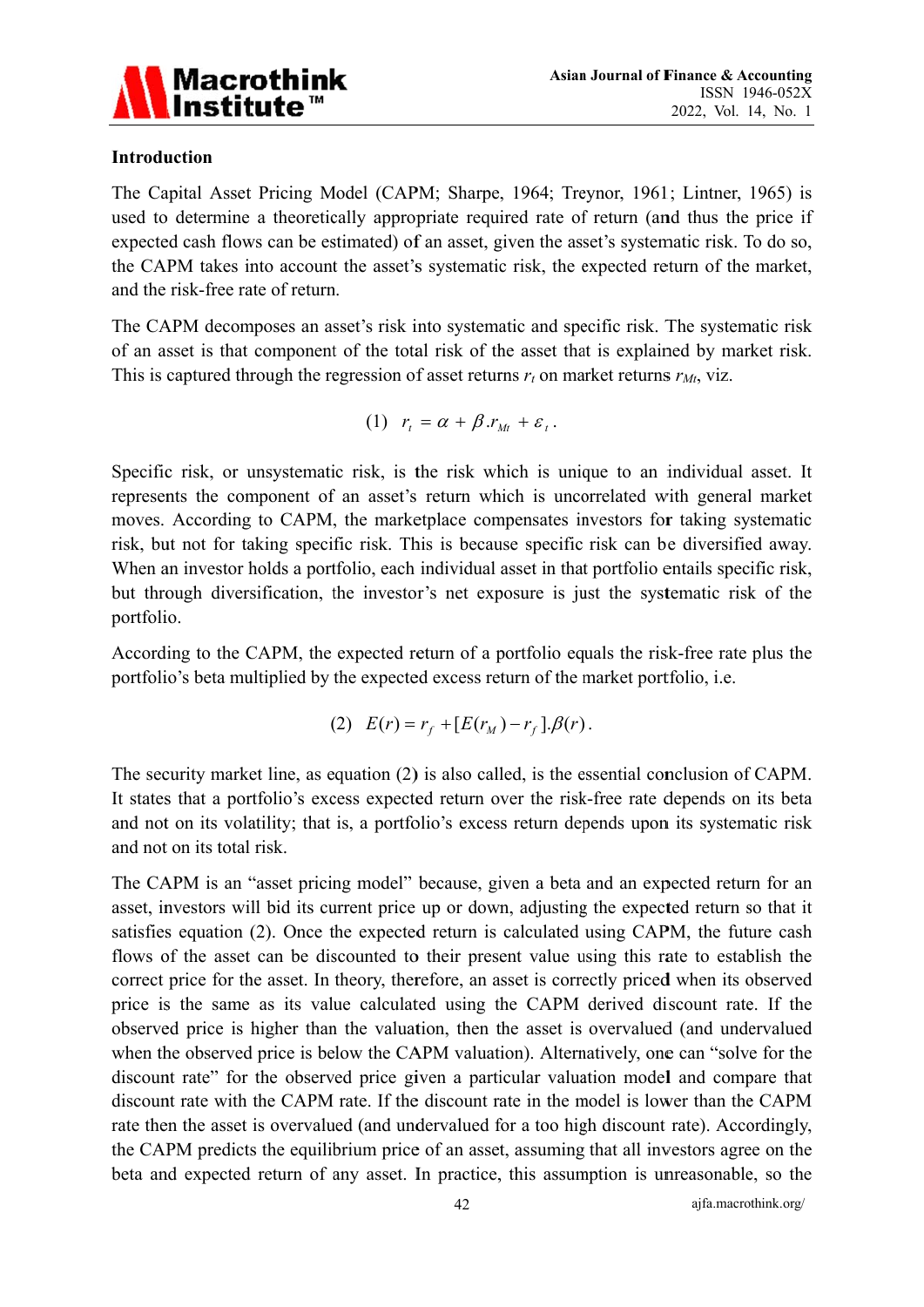

CAPM is largely of theoretical value.

The CAPM has several limitations. Firstly, it assumes that asset returns are (jointly) normally distributed random variables. However, it is frequently empirically observed that returns in equity and other markets are not normally distributed; i.e. large swings (often more than three or six standard deviations from the mean) occur in the market more frequently than the normal distribution assumption would expect. It also assumes that the variance of returns is an adequate measurement of risk. This might be justified under the assumption of normally distributed returns, but for general return distributions other risk measures will likely reflect the investors' preferences more adequately. Also, in practice, the CAPM does not appear to adequately explain the variation in stock returns. Empirical studies show that low beta stocks may offer higher returns than the model would predict.

Since beta reflects sensitivity to market risk, the market as a whole, by definition, has a beta of one. Stock market indices are frequently used as local proxies for the market - and in that case (by definition) have a beta of one. An investor in a large, diversified portfolio (such as a mutual fund) therefore expects performance in line with the market. The market portfolio should in theory include all types of assets that are held by anyone as an investment (including works of art, real estate, human capital...), but, in practice, such a market portfolio is unobservable and people usually substitute a stock index as a proxy for the true market portfolio. Unfortunately, it has been shown that this substitution is not innocuous and can lead to false inferences as to the validity of the CAPM, and it has been said that due to the unobservability of the true market portfolio, the CAPM might not be empirically testable.

Arbitrage Pricing Theory (APT; Ross, 1976) is a general theory of asset pricing that generalizes the CAPM. APT holds that the expected return of a financial asset can be modeled as a linear function of various macro-economic factors or theoretical market indices, where sensitivity to changes in each factor is represented by a factor-specific beta coefficient.

Similarly to the CAPM, the APT decomposes a portfolio's risk into systematic and specific risk. This is captured through the regression of portfolio returns  $r_t$  on a set of risk factors  $F_l$ , ...  $F_k$ , viz.

$$
(1a) r_{t} = \alpha + \beta_{1}.F_{1t} + ... + \beta_{k}.F_{kt} + \varepsilon_{t}.
$$

The regression (1a), known as the first-pass regression, identifies the portfolio's factor sensitivities  $\beta_l$ , ...  $\beta_k$ , which, similarly to the CAPM's  $\beta(r)$ , measure the sensitivity of the portfolio returns to changes in the risk factors. According to APT, the expected return of a portfolio is linearly related to its factor sensitivities, *i.e.* 

(2a) 
$$
E(r) = \lambda_0 + \lambda_1 \cdot \beta_1(r) + ... + \lambda_k \beta_k(r)
$$
,

where the  $\lambda_l$ , ...  $\lambda_k$  represent risk premia corresponding to each of the risk factors  $F_l$ , ...  $F_k$ . The model in equation  $(2a)$  is estimated by regression of portfolio returns on the factor sensitivities, yielding estimates for the risk premia.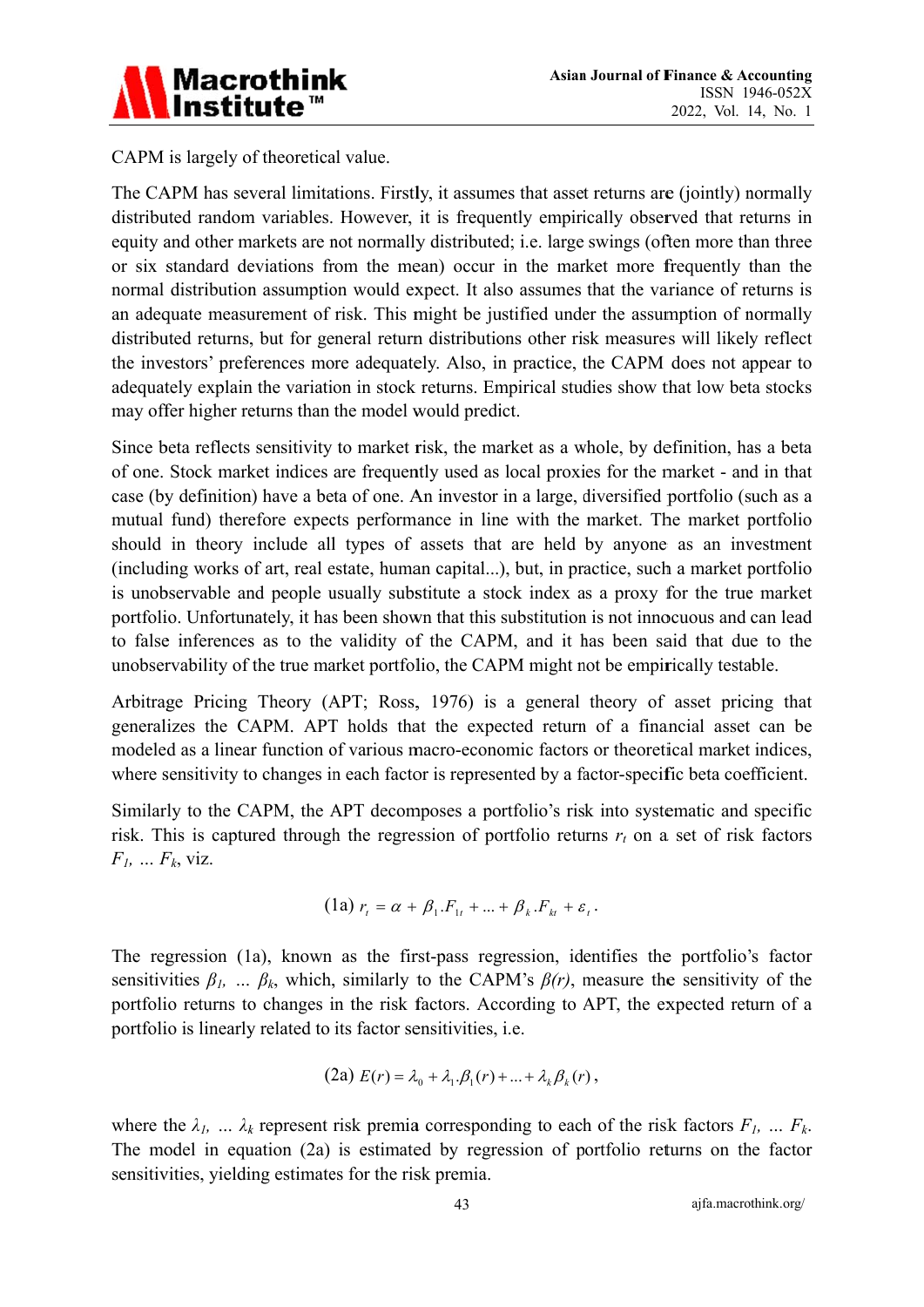

The APT asserts that equation (2a) can be used to find the expected return of a portfolio given its factor sensitivities. The model-derived rate of return will then be used to price the asset correctly - the asset price should equal the expected end of period price discounted at the rate implied by model. If the price diverges, arbitrage should bring it back into line.

The APT describes the mechanism whereby arbitrage by investors will bring an asset which is mispriced, according to the APT model, back into line with its expected price. Note that under true arbitrage, the investor locks-in a guaranteed payoff, whereas under APT arbitrage as described below, the investor locks-in a positive expected payoff. The APT thus assumes "arbitrage in expectations" - i.e. that arbitrage by investors will bring asset prices back into line with the returns expected by the model portfolio theory. In the APT context, arbitrage consists of trading in two assets, with at least one being mispriced. The arbitrageur either sells the asset which is relatively overpriced and uses the proceeds to buy one which is correctly priced, or sells an asset that is correctly priced and uses the proceeds to buy the asset that is relatively underpriced. A correctly priced asset in this context may be in fact a synthetic asset - a portfolio consisting of other correctly priced assets - which has the same exposure to each of the macroeconomic factors as the mispriced asset. When the investor is long the asset and short the portfolio (or vice versa), he has created a position which has a positive expected return (the difference between asset return and portfolio return) and which has a net-zero exposure to any macroeconomic factor and is therefore risk free (other than for firm specific risk). The arbitrageur is thus in a position to make a risk-free profit.

The APT differs from the CAPM in that it is less restrictive in its assumptions. It allows for an explanatory (as opposed to statistical) model of asset returns. In some ways, the CAPM can be considered a "special case" of the APT in that the securities market line represents a single-factor model of the asset price, where beta is exposed to changes in value of the market. The APT can be seen as a "supply side" model, since its beta coefficients reflect the sensitivity of the underlying asset to economic factors. Thus, factor shocks would cause structural changes in the asset's expected return, or in the case of stocks, in the firm's profitability. On the other hand, the CAPM is considered a "demand side" model. Its results, although similar to those in the APT, arise from a maximization problem of each investor's utility function, and from the resulting market equilibrium (investors are considered to be the "consumers" of the assets).

As with the CAPM, the factor-specific betas are found via a linear regression of historical security returns on the factor in question. Unlike the CAPM, the APT, however, does not itself reveal the identity of its priced factors - the number and nature of these factors is likely to change over time and between economies. As a result, this issue is essentially empirical in nature. Chen, Roll and Ross (1986) identified the following macro-economic factors as significant in explaining security returns: surprises in inflation; surprises in GDP as indicted by an industrial production index; and surprises in investor confidence due to changes in default premium in corporate bonds. In practice, indices or spot or futures market prices may be used in place of macro-economic factors, which are reported at low frequency (e.g. monthly) and often with significant estimation errors. Market indices are sometimes derived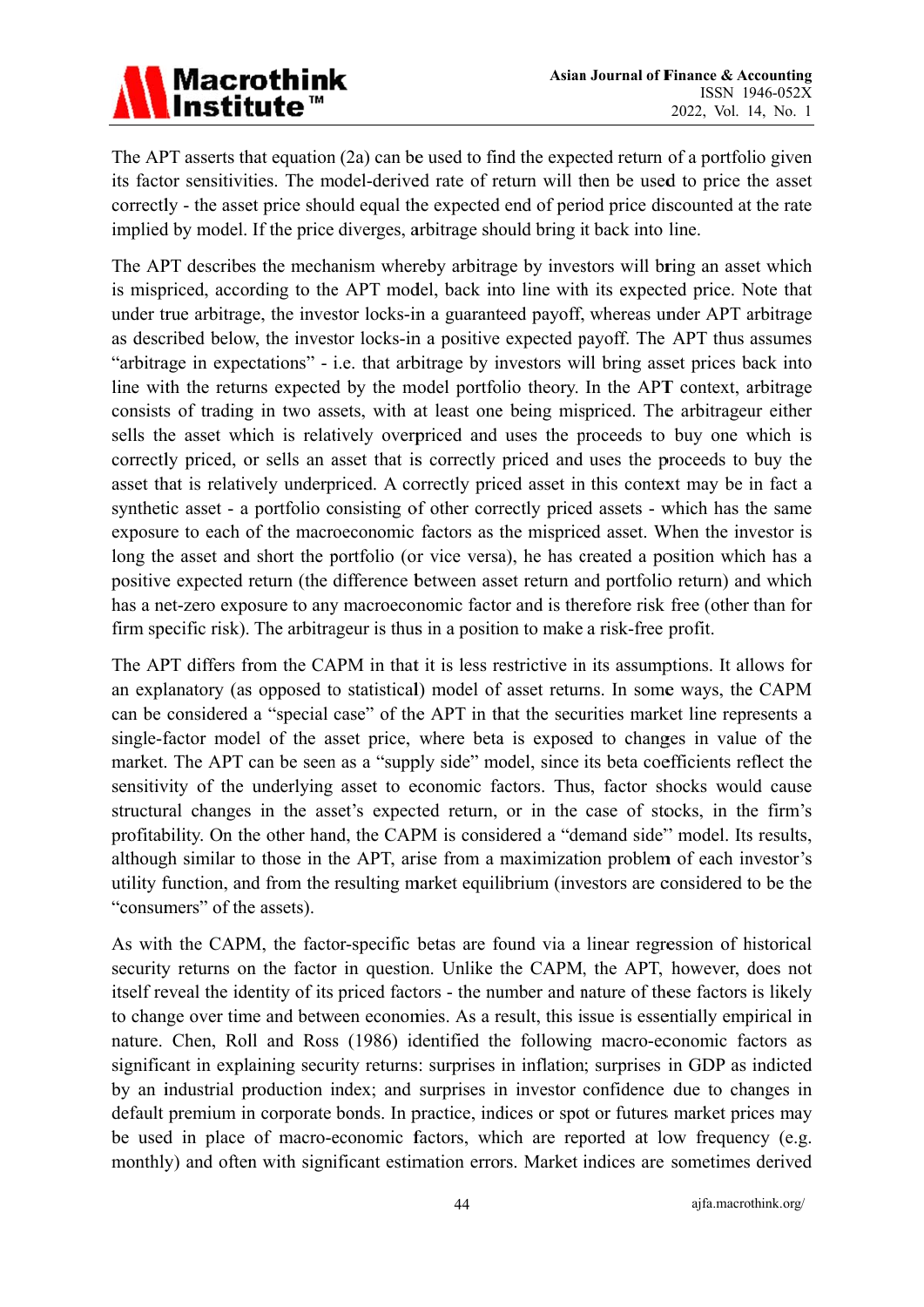

by means of factor analysis. More direct "indices" that might be used are: short term interest rates; the difference in long-term and short term interest rates; a diversified stock index; oil prices; gold or other precious metal prices; currency/exchange rates, and other macroeconomic variables.

#### **Literature Review**

There is abundant empirical evidence indicating that the source of risk introduced in CAPM does not explain the cross-sectional expected returns, such as Fama and French (1995, 1996), suggesting that one or more additional factors may be required to characterize the behavior of expected returns. A number of studies have examined the impact of firm-specific variables such as firm size and book-to-market-value, as in Fama and French (1992), while other studies have examined the impact of the macro-economic factors, as in Chen, Roll and Ross (1986), Antoniou, Garret and Priestly (1998), and Poon and Taylor (1992).

A major issue in the empirical analysis of any asset pricing model, apart from the question of whether it adequately prices the assets, is that it must be robust enough whilst simultaneously offering economic insight into the determinants of security returns. Fama (1991) argued that a model requires more evidence on how different factors explain pricing assets in different samples. And therefore, to determine the economic factors, influencing pricing is not sufficient to assess the empirical content of APT. The validity of APT also depends on its ability to price assets outside of the sample used for estimation. Fama (1991) argued that the relations between returns and economic factors may be spurious requiring for a robustness check outside the sample studied. Connor and Korajczyk (1992) argued that a testable implication of the APT is the equality of the prices of risk across different sub-samples of assets. Antoniou, Garrett and Priestley (1998) examined the uniqueness of the returns generating process for two sub-samples of assets. Using the estimation method that allows idiosyncratic returns to be correlated across assets, they found that three factors are unique in the sense that they carry the same prices of risk in both samples.

Malkamäki (1990) examined the CAPM using time-varying-parameter models. Prior evidence does not support the CAPM in that it suggests that market risk is not priced or that the price of the beta risk is significantly negative for a thin European stock market, e.g. the Finnish stock market. Malkamäki showed explicitly that this phenomenon is due to static ordinary least squares beta estimates which are spurious, and reduced the errors-in-variables problem by estimating firm-specific betas using Kalman filter techniques and employed the betas forecasted on the basis of these estimated betas in a cross-sectional analysis. Analysis of pooled data showed that the price of conditional risk is positive and that the mean-variance efficiency of the market index cannot be rejected, supporting the CAPM.

Soufian (2001) investigated the validity of CAPM and APT for securities traded on the London Stock Exchange, in order to explain pricing across time, taking three different sub-samples of time periods on the basis that during each subset of samples the UK economy experienced different economic conditions (1980-1997). Soufian applied the two-stage procedure analysis of Fama and McBeth (1973) to test the proposition that at any point in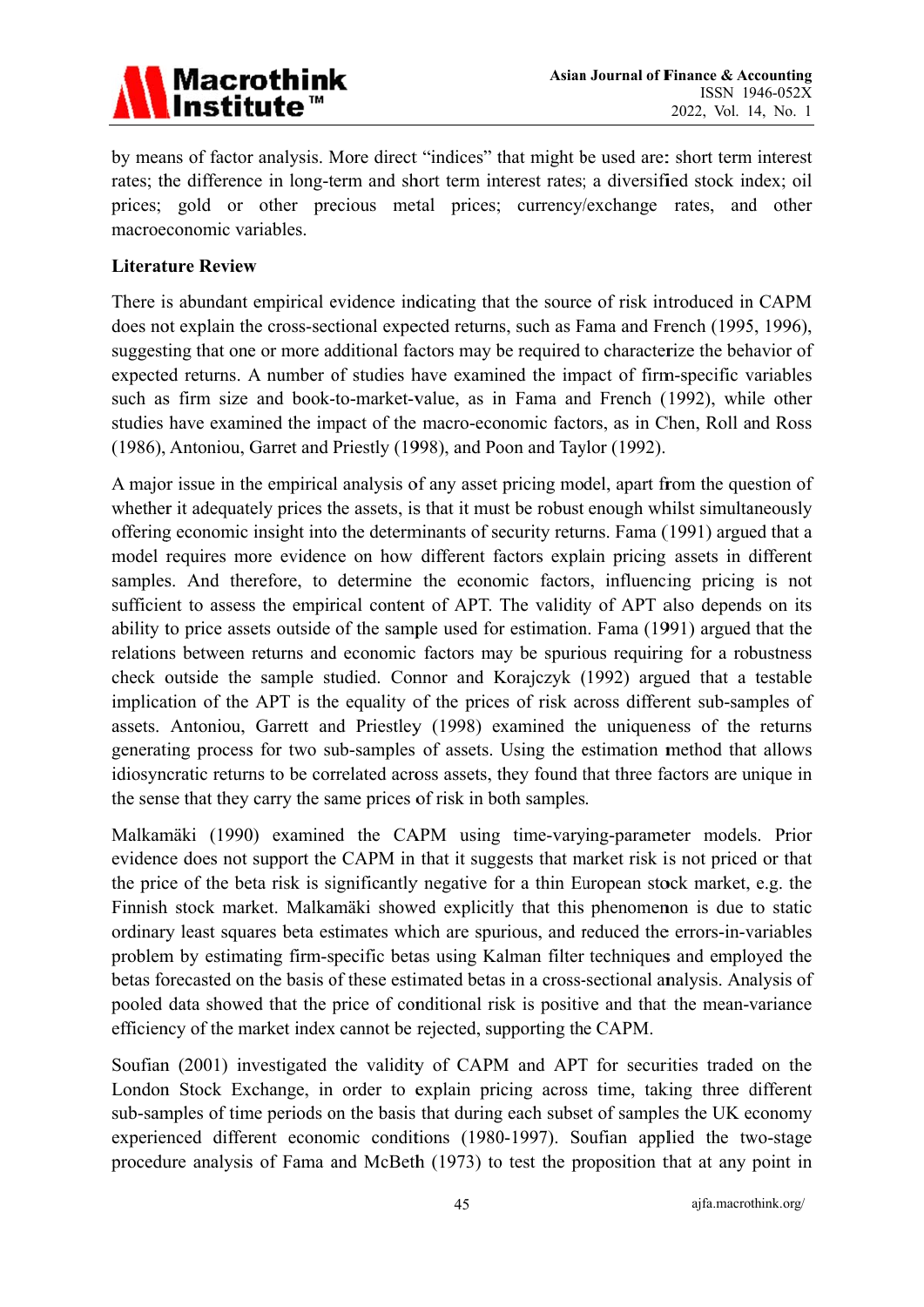

time there is a linear and positive relationship between CAPM's  $\beta$  coefficient and expected returns.

Soufian used time series techniques for the pre-whitening process. Before testing the relationship between stock returns and macro-economic series, it is essential to identify the process that generating the series. If an input series is auto-correlated, the direct cross-correlation function between the input and response series gives a misleading indication of the relation between the input and response series. Since the estimated risk premia in asset pricing are sensitive to the way that the unexpected components are generated to test the APT and CAPM, it is essential to use an appropriate method to generate the unanticipated factors. Statistically, it is possible to obtain the time series of unexpected movements by identifying and estimating a vector auto-regressive model in an attempt to use its residuals as the unexpected innovations in the economic factor. Soufian performed the pre-whitening process for the input series; market portfolios and the macroeconomic series, by firstly fitting a univariate ARIMA model to each series sufficient to reduce the residuals to white noise, and then secondly filtering the input series with this model to get the white noise residual series.

Davidson (2002) argued that, to the extent that asset pricing models are employed by investors and corporations for decision making purposes, the CAPM is the most likely candidate. As Fama and French (1997) asserted, "the choice of model is important." Davidson examined whether the CAPM- $\beta$  is a good proxy for the "true" factors that drive returns, following the work of Born and Moser (1988) and Wei (1988). Born and Moser (1988) calculated factor loadings on six factors (using principal component analysis) for the thirty stocks that comprise the Dow Jones Industrial Index in the period 1962-1982, and regressed the factor loadings against the corresponding  $\beta$ 's. They found evidence that  $\beta$ is a "consensus" risk factor: at the five percent significance level they report that three factors are priced, and at the ten percent level an additional factor is priced (Born and Moser, 1988). Davidson followed a similar methodology, using an endogenous APT model where the factors are extracted from the returns data using factor analysis, and found evidence that the international CAPM beta is a consensus measure of up to four return generating factors.

Dash (2017) analysed Granger causality in the context of the CAPM for NSE stocks. He found that there was significant bi-directional causality between stock returns and market returns for 93.33% of the sample stocks considered in their study, while there was no significant causality of stock returns with market returns in either direction for 6.67% of the sample stocks considered, indicating that though market returns is a necessary factor in explaining individual stock returns, it in itself it does not explain stock returns.

Thus, though several studies address the empirical testing of the CAPM and the APT, very few use time series techniques. As Soufian (2001) has pointed out, in order for the regression analyses used for CAPM and APT tests to be meaningful, it is essential to identify the processes that generate the series. In particular, Granger causality on security returns has not been analyzed in the literature.

The present study examines Granger causality in the context of the APT for Indian stocks.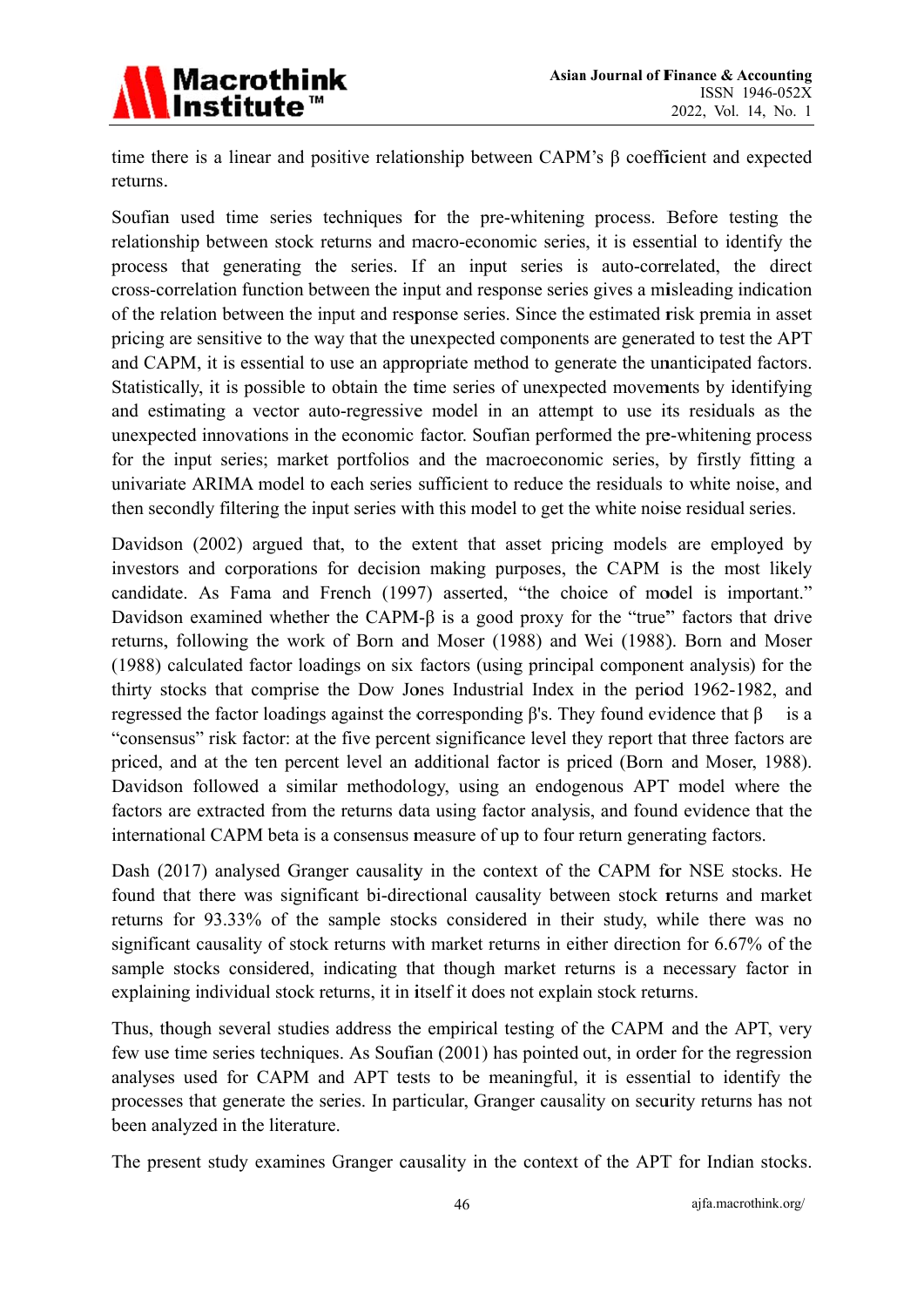

The validity of the APT in particular would imply that there should be some form of causality from changes in market returns to changes in security returns. The macroeconomic variables used in the study include market returns (calculated from the BSE-SENSEX), USD/INR and EURO/INR exchange rates, interest rates (Mumbai Inter-Bank Offer rates), inflation rates, and crude oil prices.

#### Data & Methodology

The present study investigates Granger causality between the daily returns and volatility of Indian mutual fund schemes and different macroeconomic variables. The data for the study consisted of the weekly averages and variances of NAV returns of a sample of seventeen mutual fund schemes, and the weekly averages and variances of the macroeconomic variables over the period of ninety-one weeks, from Oct. 2006 through to June 2008. The sample mutual fund schemes were selected by convenience sampling from three mutual fund houses: Canara Bank Mutual Fund, Franklin Templeton Mutual Fund, and Reliance Mutual Fund. The data was collected from different official websites. Wherever applicable, daily closing values were collected, and the weekly averages and variances were computed using values corresponding to Tuesday, Wednesday, and Thursday only, in order to avoid any beginning-of-the-week or end-of-the-week effects. The weekly returns were computed as a "percentage difference" based on the weekly averages, from which first order forward differences and lags were computed, as desired below. The optimal lag structure used for the computation in the study consisted of ten-week lagged first order differences of each variable.

The objective of the study was to investigate causality between the daily returns and volatility of mutual fund schemes and different macroeconomic variables. For this purpose, following Granger (1969), the following modified linear Granger causality tests were employed. In order to assess the effect of the macroeconomic variable  $j_0$  on the NAV returns/variance of the mutual fund scheme, the Granger causality tests involve the estimation of the following models:

(a) the unrestricted model:

$$
\Delta y_t^0 = a + \sum_{i=1}^{p_0} b_i^0 \Delta y_{t-1}^0 + \sum_{j=1}^k \sum_{i=0}^{p_j} b_i^j \Delta y_{t-i}^j + \varepsilon_{1t}
$$

where  $\Delta y_t^0$  are the first order forward differences in the weekly NAV returns/variance of returns of the mutual fund scheme, and  $\Delta y_t$  are the first order forward differences in the weekly average values/variances of the explanatory macroeconomic variables.

(b) the restricted model:

$$
\Delta y_t^0 = a + \sum_{i=1}^{p_0} b_i^0 \Delta y_{t-i}^0 + \sum_{j \neq j_0} \sum_{i=1}^{p_j} b_i^j \Delta y_{t-1}^j + \varepsilon_{2t}
$$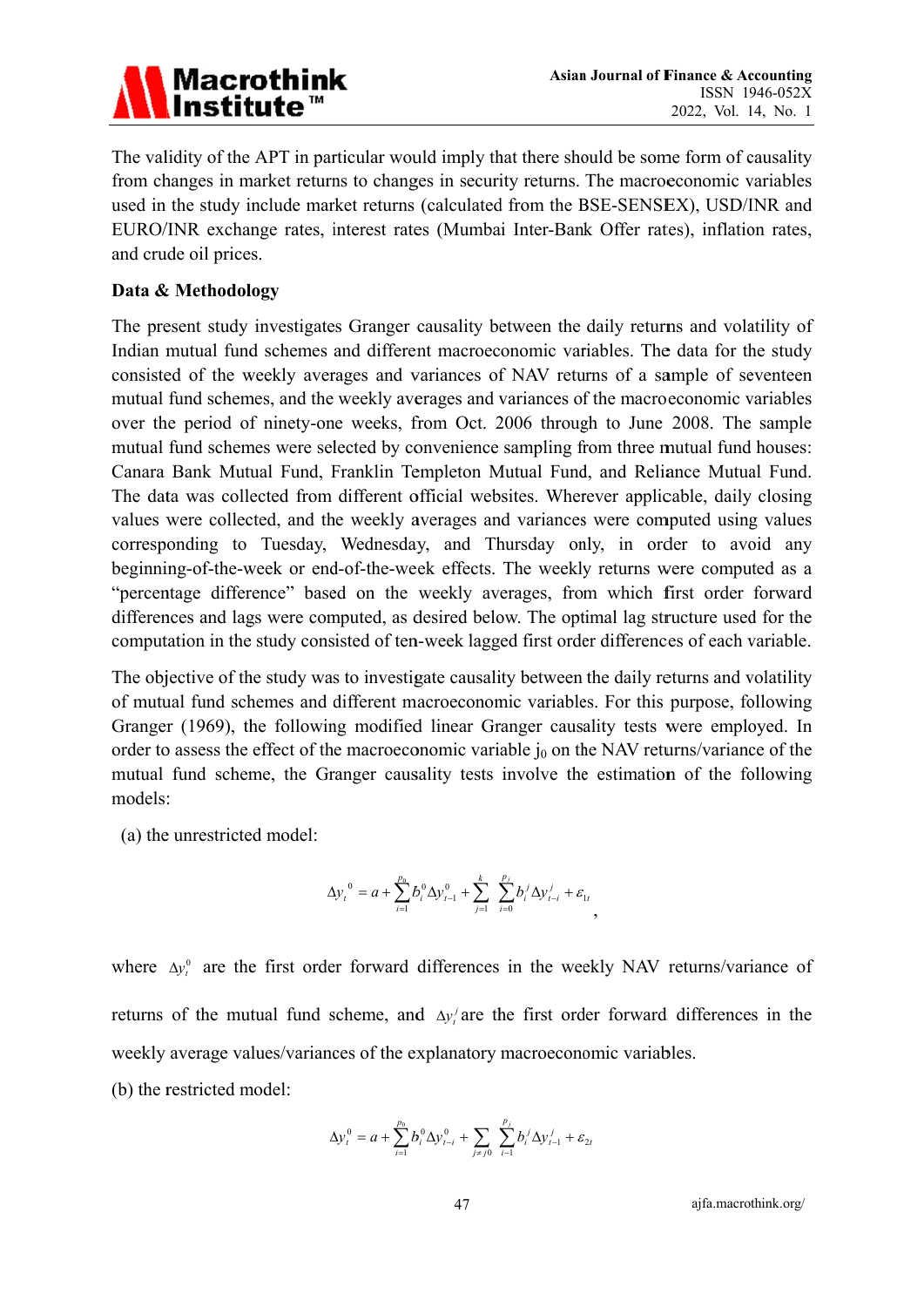

(i.e. excluding the particular macroeconomic variable  $i_0$ ).

The coefficients a,  $b_i^0$ , and  $b_i^j$  are the parameters to be estimated in the regressions, and the orders  $p_0$  and  $p_i$  are the optimal lags chosen by Akaike's (1969) information criterion. In order to test the significance of the effect of the macroeconomic variable  $j_0$  on the NAV returns of the mutual fund scheme, the usual F-statistic as below is employed:

$$
F = \frac{(SSE_R - SSE_{UR})}{MSE_{UR}} / \left(\frac{df_R - df_{UR}}{MSE_{UR}}\right)
$$

If the estimated lagged coefficient  $b_i^{j0}$  is statistically significant, then it can be inferred that changes in the macroeconomic variable  $j_0$  causes changes in the NAV returns/variance of returns of the mutual fund scheme.

# **Analysis & Interpretation**

# **Causality on returns**

The results of the Granger causality tests for the macroeconomic variables on the returns of the sample mutual fund schemes are shown in Table 1.

It was found that there was significant causality from inflation to 23.53% of the sample schemes; from crude oil prices to 35.29% of the sample schemes; from MIBOR to 23.53% of the sample schemes; from INR/USD to 17.65% of the sample schemes; from ISD/EURO to 23.53% of the sample schemes; and from SENSEX to 23.53% of the sample schemes. Thus, crude oil prices had the greatest influence on the returns of mutual fund schemes.

Further, it was found that the returns of 35.29% of the sample schemes were significantly influenced by the macroeconomic variables considered. The returns of Reliance Banking Fund - Growth Plan was found to be highly sensitive to changes in all of the macroeconomic variables. The returns of Reliance NRI Equity Fund - Growth Plan were also found to be very sensitive to all of the macroeconomic variables, but to a lesser extent than those of Reliance Banking Fund - Growth Plan. The returns of Franklin India Bluechip Fund - Growth were found to be sensitive to all the macroeconomic variables except for INR/EURO. The returns of Reliance Growth Fund - Growth Plan - Bonus Option were found to be sensitive to changes in crude oil prices, MIBOR, and INR/EURO. The returns of Canara Rebeco Equity Tax Saver Scheme were found to be sensitive to changes in inflation, crude oil prices, and SENSEX. The returns of Reliance Tax Saver (ELSS) Fund - Growth Plan were found to be sensitive to changes in crude oil prices and INR/EURO. The returns of the remaining 64.71% of the sample schemes were not sensitive to any of the macroeconomic variables considered.

# **Causality on variance of returns**

The results of the Granger causality tests for the macroeconomic variables on the variance of returns of the sample mutual fund schemes are shown in Table 1.

It was found that there was significant causality from inflation to 17.65% of the sample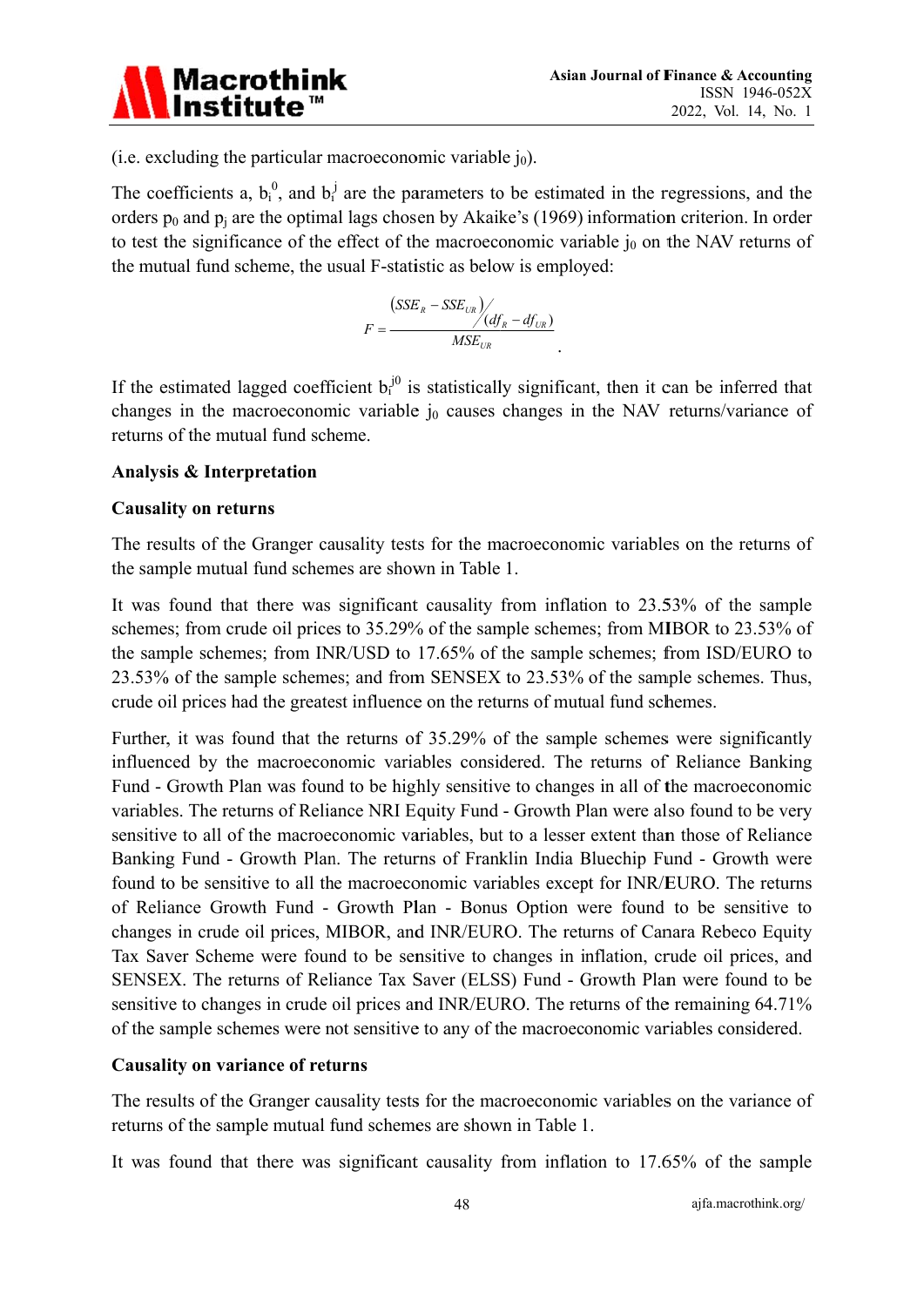

schemes; from crude oil prices to 17.65% of the sample schemes; from MIBOR to 23.53% of the sample schemes; from INR/USD to 17.65% of the sample schemes; from ISD/EURO to 11.76% of the sample schemes; and from SENSEX to 35.29% of the sample schemes. Thus, SENSEX had the greatest influence on the variance of returns of mutual fund schemes.

Further, it was found that the variance of returns of 47.06% of the sample schemes were significantly influenced by the macroeconomic variables considered. The variance of returns of Canara Robeco EXPO Scheme was found to be highly sensitive to changes in all of the macroeconomic variables. The variance of returns of Reliance Growth Fund - Growth Plan -Bonus Option was also found to be very sensitive to all of the macroeconomic variables, but to a lesser extent than that of Canara Robeco EXPO Scheme. The variance of returns of Franklin India Bluechip Fund - Growth was found to be sensitive to changes in crude oil prices, MIBOR, and SENSEX. The variance of returns of Reliance Regular Savings Fund -Debt Plan - Growth Option was found to be sensitive to changes in inflation and INR/USD. The variance of returns of Canara Robeco CIGO Scheme was found to be sensitive to changes in MIBOR. The variances of returns of Reliance Tax Saver (ELSS) Fund - Growth, Reliance Media & Entertainment Fund - Growth Plan, and Franklin India Index Fund - BSE Plan - Growth Plan were found to be sensitive to changes in SENSEX. The variance of returns of the remaining 52.94% of the sample schemes were not sensitive to any of the macroeconomic variables considered.

#### **Overall results**

It was found that the returns and variance of returns of Reliance Growth Fund - Growth Plan - Bonus Option, Reliance Tax Saver (ELSS) Fund - Growth Plan, and Franklin India Bluechip Fund – Growth were significantly affected by the macroeconomic variables. Also, the returns and variance of returns of 35.29% of the sample schemes were not sensitive to any of the macroeconomic variables considered.

# **Discussion**

In recent times there is high volatility in the market due to increase in inflation and crude oil prices and other unfavorable changes in the market. Though all these variables affect mutual fund returns, changes in the specific variables cause intense change in returns of a specific scheme. The NAV of many mutual fund schemes have dropped due to unfavorable changes in the macro economic variables. By knowing which factors affect a scheme and to what extent they do so, the fund manager can take necessary precautions so that the damage done is minimal. Thus the Granger causality model can act as important tool in finding out what causes the changes in the returns. By identifying and monitoring the causes of returns, potential loss can be minimized and returns can be maximized.

The results of these causality tests has identified the specific macroeconomic factors which affect the returns and volatility of particular mutual fund schemes, which, on the one hand, would enable fund managers to manage the risk profiles of their portfolios more effectively; and, on the other hand, would enable investors to understand the specific risk factors affecting their investments, so that they can take more informed investment decisions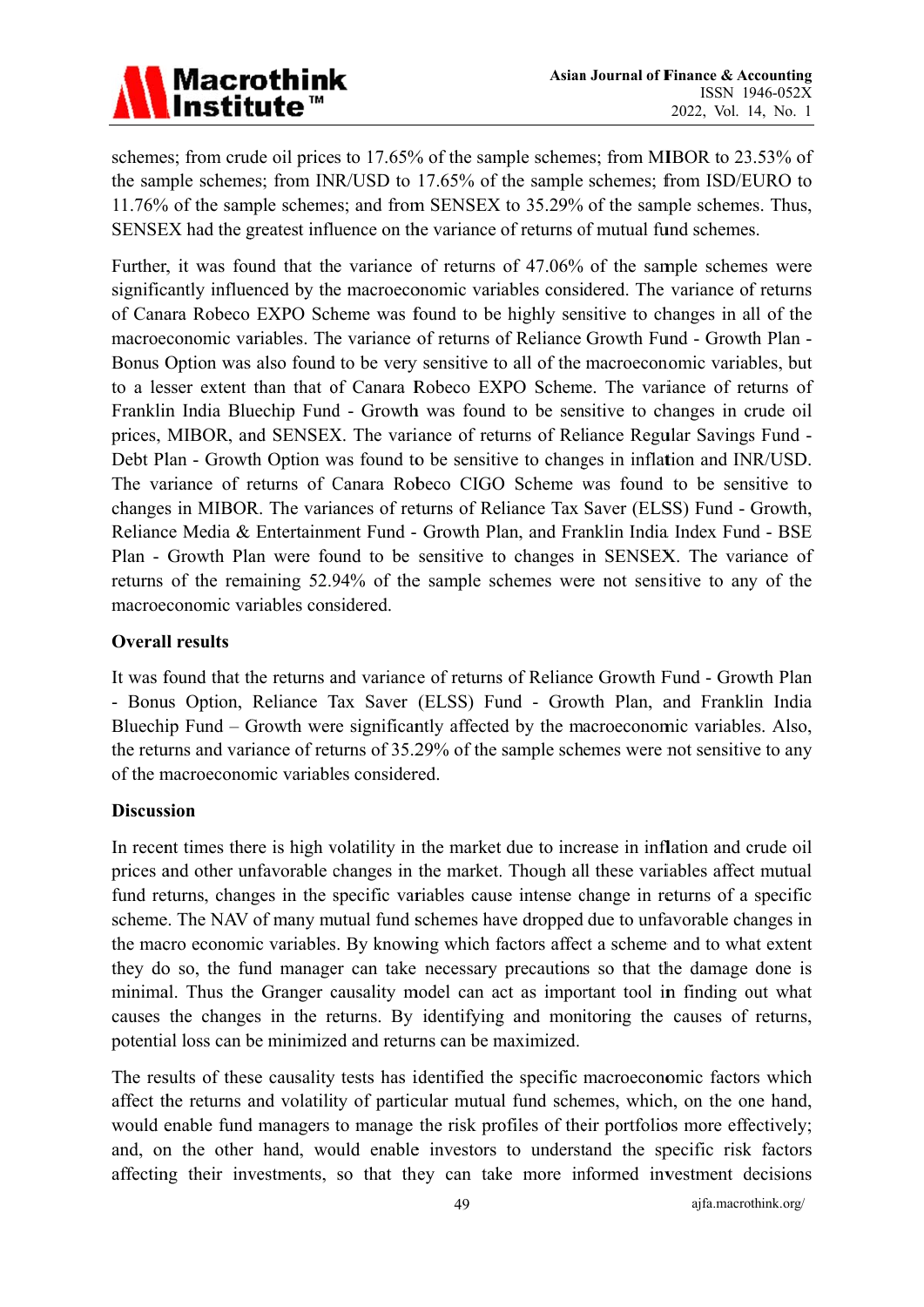

pertaining to mutual funds.

There were several limitations inherent in the study. Firstly, the data was entirely secondary, collected from different official website. Secondly, the research period was for ninety-one weeks only, due to availability of data. Also, the macroeconomic variables used in the study were not exhaustive; some variables were excluded due to inadequacy of data. In fact, the results show that the returns and variance of returns of 35.29% of the sample schemes were not sensitive to any of the macroeconomic variables considered. This suggests that other macroeconomic variables should also be considered to explain mutual fund scheme returns and variance of returns.

#### **References**

Antoniou, A., Garrett, I., and Priestely, R. (1998). Macroeconomic variables as common pervasive risk factors and the empirical content of the arbitrage pricing theory. Journal of Empirical Finance, 5(3), 221-240. https://doi.org/10.1016/S0927-5398(97)00019-4

Born, J.A., and Moser, J.T. (1990). Bank equity returns and changes in the discount rate. Journal of Financial Services Research, 4(3), 223-241. https://doi.org/10.1007/BF00365424

Chen, N-F, Roll, R. and Ross, R. (1986). Economic forces and the stock markets. Journal of Business, 59, 383-403. https://doi.org/10.1086/296344

Connor, G., and Korajczyk, R.A. (1992). The Arbitrage Pricing Theory and Multifactor Models of Asset Returns. LSE Financial Markets Group Discussion Paper No. 149, London School of Economics.

Dash, M. (2017). A Study on Granger Causality in the CAPM. *i-Manager's Journal on* Management, 11(4), 61-68. https://doi.org/10.26634/jmgt.11.4.13452

Davidson, S., Faff, R., and Mitchell, H. (2002). Are Returns in the International Economy Explained by a Single or Multi-factor Structure? Studies in Econometrics and Economics, 26(1), 17-32. https://doi.org/10.1080/10800379.2002.12106323

Fama, E. (1991). Efficient Capital Markets: II. Journal of Finance, 5, 1575-1617. https://doi.org/10.1111/j.1540-6261.1991.tb04636.x

Fama, E., and French, K.R. (1995). Size and Book-to-Market Factors in Earnings and Returns. Journal  $\sigma f$ Finance, 50, 131-155. https://doi.org/10.1111/j.1540-6261.1995.tb05169.x

Fama, E., and French, K.R. (1996). The CAPM Wanted, Dead or Alive. Journal of Finance,  $51(5)$ , 147-158. https://doi.org/10.1111/j.1540-6261.1996.tb05233.x

Fama, E.F., and McBeth, J.D. (1973). Risk, return and equilibrium: empirical test. Journal of Political Economy, 81, 607-636. https://doi.org/10.1086/260061

Malkamäki, M. (1990). In the Defense of the CAPM: Evidence Using Time-Varying Betas on a Thin Stock Market. Bank of Finland Working Papers.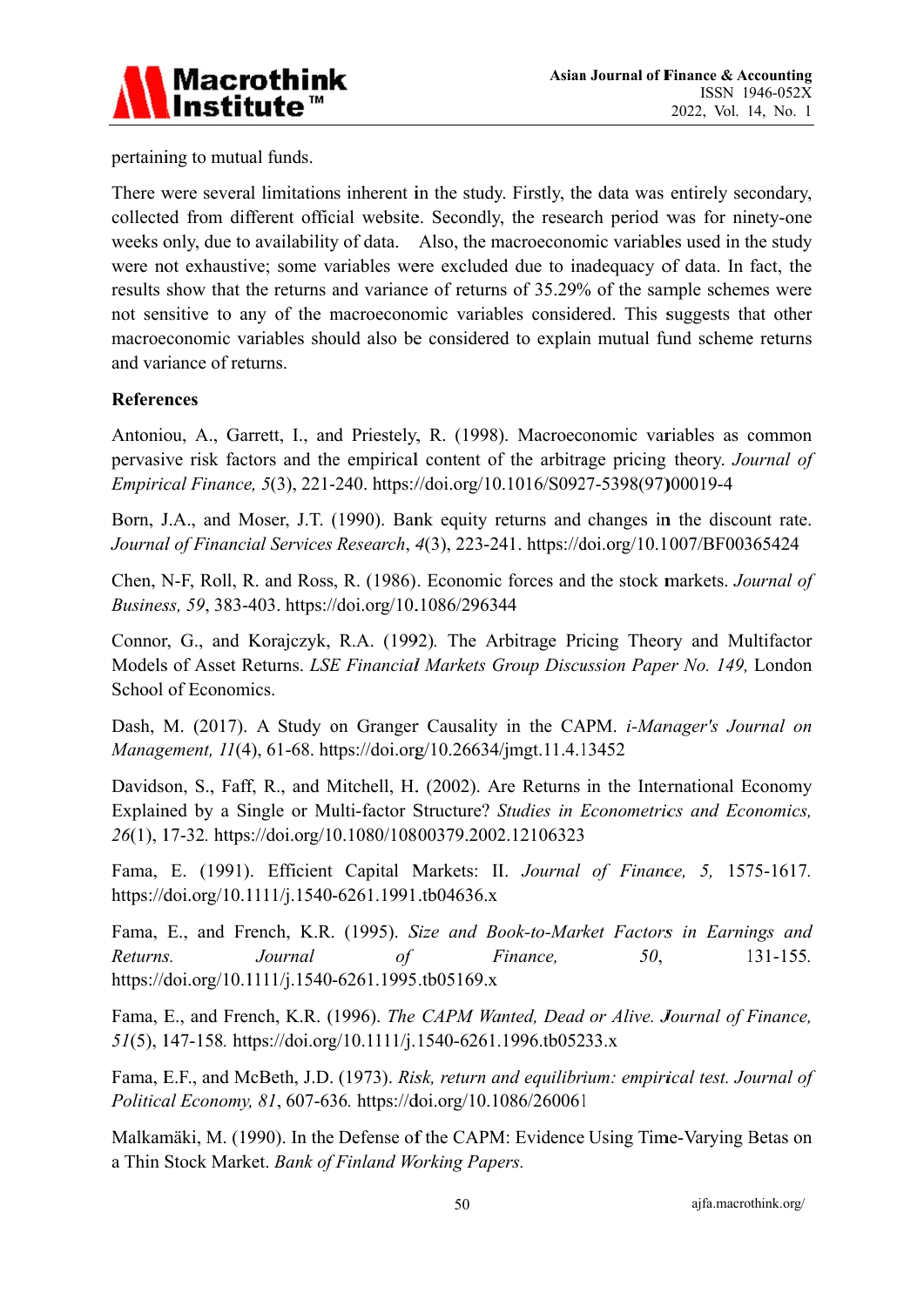

Poon, S., and Taylor, S.J. (1991). Macroeconomic factors and the UK stock market. Journal  $\sigma f$ **Business** Finance Accounting,  $18(5)$ , 619-636. and https://doi.org/10.1111/j.1468-5957.1991.tb00229.x

Ross, S., (1976). The Arbitrage Theory of Capital Asset Pricing. Journal of Economic Theory, 13(3), 341-360. https://doi.org/10.1016/0022-0531(76)90046-6

Ross, S., (1977). Return, Risk and Arbitrage. Risk and Return in Finance, Cambridge, MA: Ballinger.

Soufian, N. (2001). Empirical Content of Capital Asset Pricing Model (CAPM) and Arbitrage Pricing Theory (APT) Across Time. Manchester Metropolitan University Business School **Working Paper Series, WPS010** 

Wei, J. (1988). An Asset Pricing Theory Unifying the CAPM and APT. Journal of Finance, 43(4), 881-892. https://doi.org/10.1111/j.1540-6261.1988.tb02610.x

Table 1. Granger causality tests for macroeconomic variables on the returns of the sample mutual fund schemes

|                                         | <b>INFLATION</b> | <b>CRUDE OIL</b> | <b>MIBOR</b> | INR/       | INR/        | <b>SENS</b> |
|-----------------------------------------|------------------|------------------|--------------|------------|-------------|-------------|
|                                         |                  | <b>PRICES</b>    |              | <b>USD</b> | <b>EURO</b> | <b>EX</b>   |
| Canara Robeco Equity Tax                | 4.7393           | 4.9543           | 1.9236       | 2.0903     | 3.5822      | 3.7419      |
| <b>Saver Scheme</b>                     |                  |                  |              |            |             |             |
|                                         | 0.0246           | 0.0218           | 0.1976       | 0.1686     | 0.0507      | 0.0455      |
| <b>Canara Robeco Income Scheme</b>      | 2.4280           | 1.9407           | 1.1475       | 1.1803     | 2.4938      | 2.8677      |
|                                         | 0.1243           | 0.1944           | 0.4431       | 0.42.75    | 0.1174      | 0.0862      |
| <b>Canara Robeco CIGO Scheme</b>        | 1.3131           | 0.6839           | 0.7292       | 0.3828     | 0.6042      | 0.9311      |
|                                         | 0.3701           | 0.7249           | 0.6931       | 0.9251     | 0.7815      | 0.5608      |
| Robeco<br>Emerging<br>Canara            | 0.6915           | 0.5164           | 0.7825       | 1.5445     | 1.1641      | 0.6613      |
| <b>Equities Scheme</b>                  |                  |                  |              |            |             |             |
|                                         | 0.7196           | 0.8427           | 0.6565       | 0.2895     | 0.4351      | 0.7409      |
| Robeco<br>Gilt<br><b>PGS</b><br>Canara  | 0.6915           | 0.0514           | 0.8882       | 1.3305     | 1.3421      | 0.7357      |
| <b>Scheme</b>                           |                  |                  |              |            |             |             |
|                                         | 0.7196           | 1.0000           | 0.5873       | 0.3632     | 0.3588      | 0.6886      |
| <b>Canara Robeco EXPO Scheme</b>        | 0.2967           | 0.4479           | 0.3424       | 0.4763     | 0.1417      | 0.6131      |
|                                         | 0.9645           | 0.8874           | 0.9452       | 0.8693     | 0.9976      | 0.7752      |
| Canara Robeco Infrastructure            | 2.7058           | 2.6237           | 2.8582       | 3.5155     | 3.0850      | 1.4432      |
| <b>Scheme</b>                           |                  |                  |              |            |             |             |
|                                         | 0.0982           | 0.1051           | 0.0868       | 0.0531     | 0.0728      | 0.3220      |
| Reliance<br><b>Banking</b>              | 17.5927          | 21.9714          | 15.7508      | 16.522     | 19.2605     | 20.301      |
| <b>Fund-Growth Plan</b>                 |                  |                  |              | 5          |             | 7           |
|                                         | 0.0005           | 0.0002           | 0.0007       | 0.0006     | 0.0003      | 0.0003      |
| <b>Diversified</b><br>Reliance<br>Power | 1.2225           | 2.3401           | 1.4984       | 1.7463     | 1.7005      | 1.1786      |
| <b>Sector Fund-Growth</b>               |                  |                  |              |            |             |             |

ajfa.macrothink.org/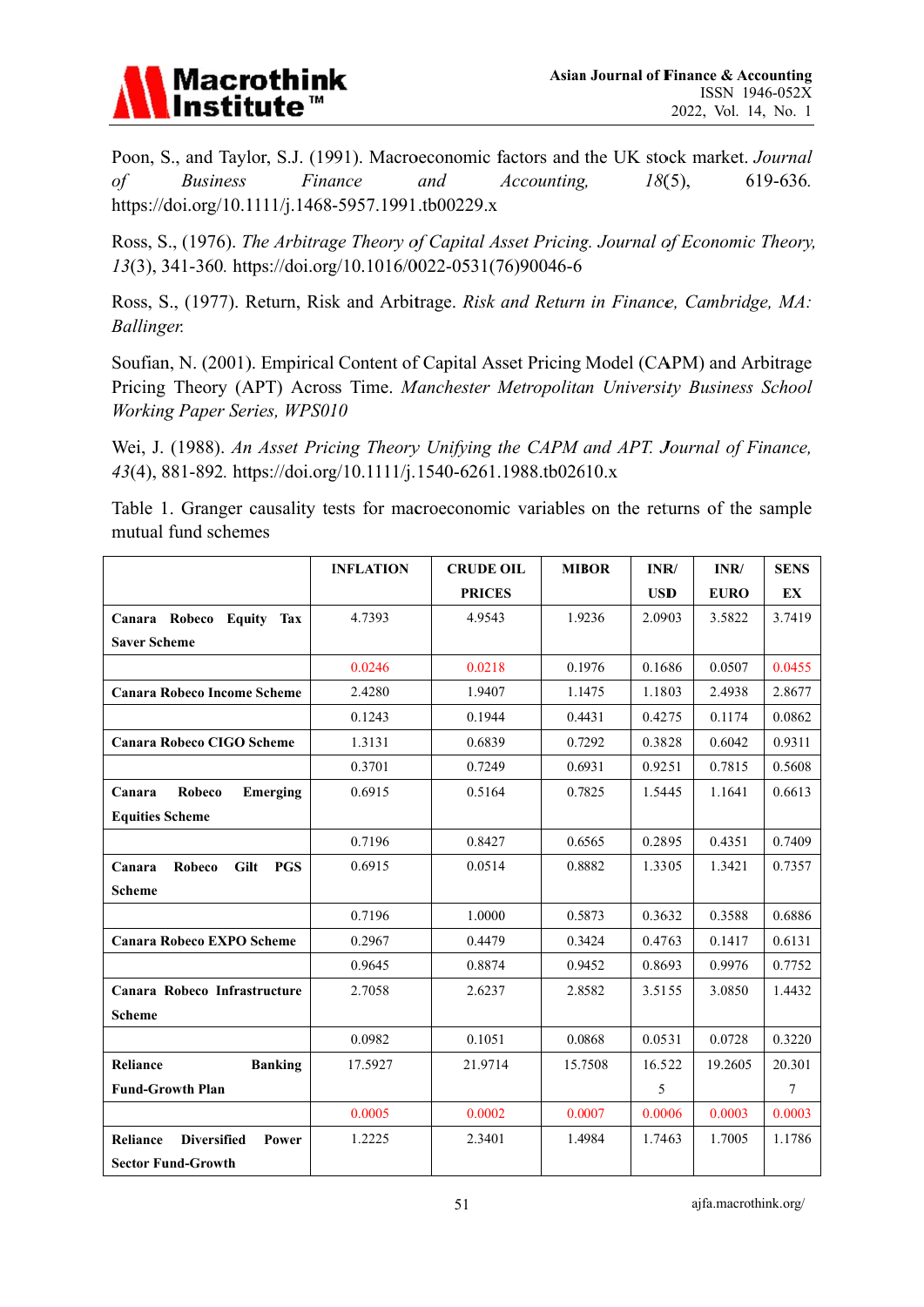

|                                            | 0.4083 | 0.1342 | 0.3038 | 0.2354  | 0.2466 | 0.4283 |
|--------------------------------------------|--------|--------|--------|---------|--------|--------|
| Franklin<br>India<br><b>Bluechip</b>       | 6.1427 | 9.7506 | 6.1239 | 6.4545  | 2.7645 | 6.2746 |
| <b>Fund-Growth</b>                         |        |        |        |         |        |        |
|                                            | 0.0120 | 0.0030 | 0.0121 | 0.0104  | 0.0936 | 0.0113 |
| Reliance Tax Saver (ELSS)                  | 3.1183 | 4.3409 | 2.8004 | 3.1147  | 5.1817 | 2.9805 |
| <b>Fund-Growth Plan</b>                    |        |        |        |         |        |        |
|                                            | 0.0709 | 0.0310 | 0.0909 | 0.0711  | 0.0193 | 0.0789 |
| Reliance<br><b>NRI</b><br><b>Equity</b>    | 6.9921 | 6.5665 | 4.8733 | 6.0178  | 6.0872 | 5.1170 |
| <b>Fund-Growth Plan</b>                    |        |        |        |         |        |        |
|                                            | 0.0082 | 0.0099 | 0.0228 | 0.0127  | 0.0123 | 0.0200 |
| Reliance<br>Regular<br><b>Savings</b>      | 0.0927 | 1.5775 | 0.4081 | 1.3101  | 0.6778 | 1.0617 |
| <b>Fund-DEBT</b><br><b>PLAN-Growth</b>     |        |        |        |         |        |        |
| Option                                     |        |        |        |         |        |        |
|                                            | 0.9996 | 0.2797 | 0.9111 | 0.3713  | 0.7293 | 0.4866 |
| <b>Reliance Growth Fund-Growth</b>         | 3.3365 | 4.3332 | 3.6195 | 3.2829  | 4.9135 | 2.9372 |
| <b>Plan-Bonus Option</b>                   |        |        |        |         |        |        |
|                                            | 0.0604 | 0.0312 | 0.0494 | 0.0628  | 0.0223 | 0.0816 |
| Reliance<br>Media<br>&                     | 1.7741 | 1.8189 | 1.5614 | 1.7111  | 1.9150 | 1.7313 |
| <b>Fund-Growth</b><br><b>Entertainment</b> |        |        |        |         |        |        |
| Plan                                       |        |        |        |         |        |        |
|                                            | 0.2290 | 0.2190 | 0.2845 | 0.2439  | 0.1993 | 0.2390 |
| Franklin India Index Fund -                | 1.4091 | 1.2291 | 0.5072 | 1.7780  | 0.6678 | 1.0540 |
| <b>BSE Plan - Growth Plan</b>              |        |        |        |         |        |        |
|                                            | 0.3339 | 0.4054 | 0.8490 | 0.22.81 | 0.7364 | 0.4907 |
| Franklin<br><b>FMCG</b><br>Fund            | 1.2576 | 1.1241 | 1.0456 | 1.0104  | 1.0983 | 1.2679 |
| <b>Dividend</b>                            |        |        |        |         |        |        |
|                                            | 0.3930 | 0.4546 | 0.4953 | 0.5147  | 0.4676 | 0.3887 |

Table 2. Granger causality tests for macroeconomic variables on the variance of returns of the sample mutual fund schemes

|                                        | <b>INFLATION</b> | <b>CRUDE OIL</b> | <b>MIBOR</b> | INR/       | INR/        | <b>SENS</b> |
|----------------------------------------|------------------|------------------|--------------|------------|-------------|-------------|
|                                        |                  | <b>PRICES</b>    |              | <b>USD</b> | <b>EURO</b> | EX          |
| Canara Robeco Equity Tax Saver         | 0.3267           | 0.2425           | 0.3200       | 0.42.28    | 0.3901      | 3.3395      |
| Scheme                                 |                  |                  |              |            |             |             |
|                                        | 0.9523           | 0.9817           | 0.9552       | 0.9025     | 0.9211      | 0.0602      |
| Canara Robeco Income Scheme            | 0.2600           | 0.3468           | 0.2094       | 0.1838     | 0.2725      | 0.1823      |
|                                        | 0.9768           | 0.9432           | 0.9891       | 0.9933     | 0.9730      | 0.9935      |
| Canara Robeco CIGO Scheme              | 1.4989           | 3.1235           | 7.8565       | 1.6474     | 2.3218      | 2.4939      |
|                                        | 0.3036           | 0.0707           | 0.0058       | 0.2603     | 0.1364      | 0.1174      |
| <b>Canara Robeco Emerging Equities</b> | 0.7012           | 1.1836           | 1.2637       | 0.9697     | 1.6649      | 2.3853      |
| <b>Scheme</b>                          |                  |                  |              |            |             |             |

ajfa.macro think.org/